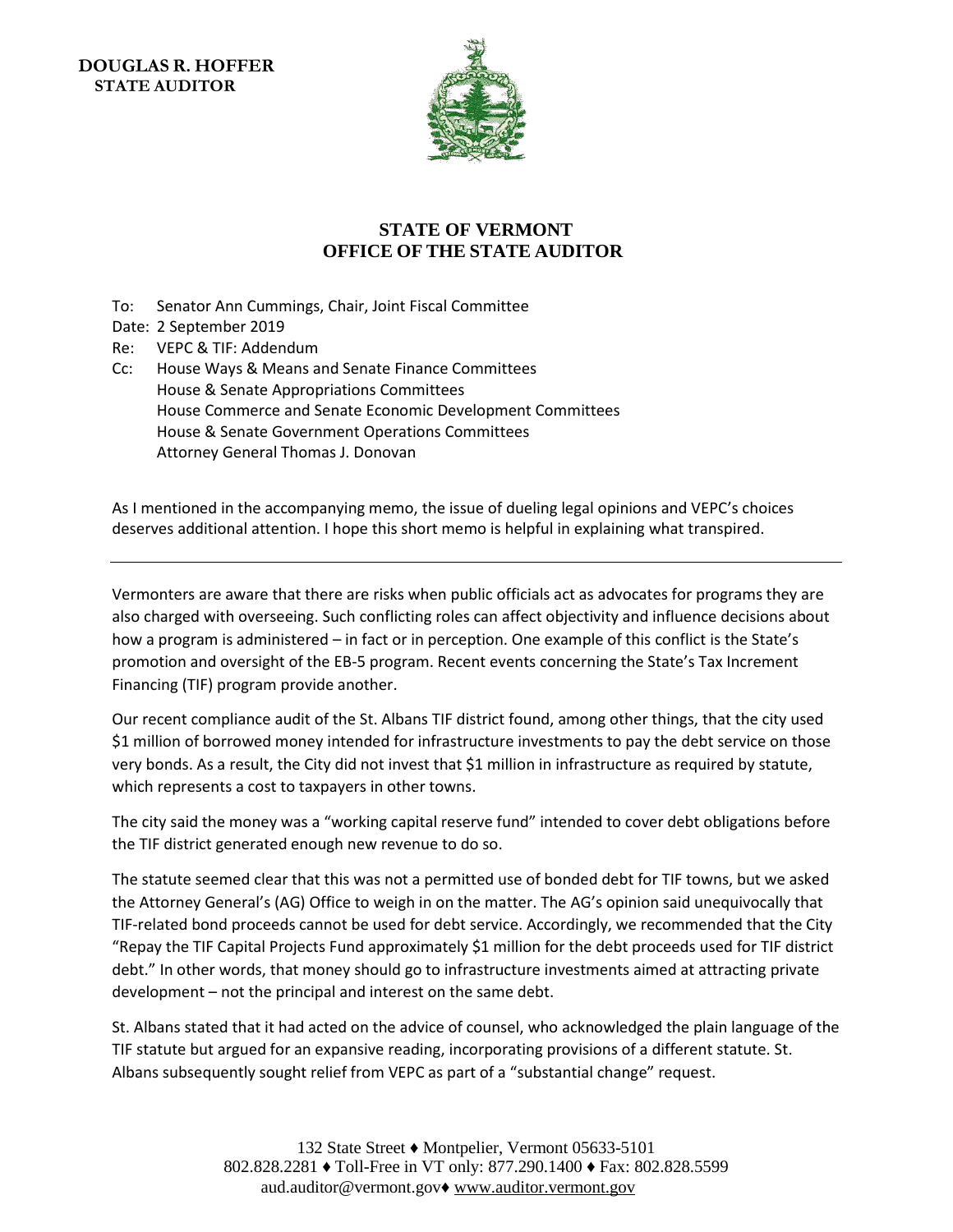In response, VEPC said that it would consider the issue "from the perspectives of opinions issued by all relevant parties."

This was a curious statement. First, among other things, the AG is the State's attorney charged with interpreting Vermont law (3 VSA §159) to help the Executive Branch conduct its business; it's not just one voice among many. Second, private attorneys don't issue opinions in the public interest; they offer advice to self-interested clients, like the City of St. Albans. Third, interpreting statutes for compliance purposes is not analogous to a policy debate that requires input from affected parties who hold different values. The issue was not a matter of values but whether the law was followed.

A subsequent memo<sup>1</sup> to VEPC from the inhouse attorney at the Agency of Commerce & Community Development admitted that the TIF statute was more restrictive than other municipal statutes regarding uses of debt proceeds.

Nevertheless, instead of honoring the AG's opinion, the Agency attorney determined that "broader consideration of tax statutes in Title 32 appears necessary" (emphasis added).

To support that assertion, the Agency's attorney created a straw man, suggesting that towns need substantial cash in hand to meet debt service obligations before development generates new tax revenue to cover the debt. But this logic assumes that a town must pay principal and interest from day one. There is no such requirement, and towns are free to negotiate bond terms allowing for interestonly payments for the first few years. In addition, St. Albans could have paid for early debt service out of their own funds, as other towns have done.

The Agency's attorney contended further that if a town put aside some money during the multi-year period of planning and approvals, it would make VEPC less likely to find that: "but for" TIF, the town "would not be able to undertake the proposed TIF District improvements."

Thus, according to the Agency's attorney, adhering to the statute and acting prudently might be fatal to an otherwise deserving community's TIF application. This seems like a stretch. Establishing a modest reserve fund in advance is not the same as having the millions required for major infrastructure work.

On this rather thin foundation, the Agency attorney further suggests that the AGO's "restricted view of TIF borrowing" limited to Title 24 "would not be without undesirable impact on the program."

This characterization questions the competence of the AG's reasoning (i.e., "restricted view") and portrays Title 24 as lifeless on its own. The former is contradicted by the Agency attorney's acknowledgment that the AG "dutifully applied accepted rules of statutory construction." The latter only makes sense if we ignore the substance of the AG's memo.

The AG makes clear that "the legislature intended to treat TIF bonds as a special category of debt subject to special rules...[and that this subchapter] is intended as an independent and comprehensive conferral of powers to accomplish the purposes set forth [in 24 V.S.A. § 1898(a)]" (emphasis added).

-

<sup>&</sup>lt;sup>1</sup> [https://auditor.vermont.gov/sites/auditor/files/documents/John%20Kessler%20Advice%20to%20VEPC%20-](https://auditor.vermont.gov/sites/auditor/files/documents/John%20Kessler%20Advice%20to%20VEPC%20-%20MAY%202019%20-%20St.%20Albans%20Use%20of%20Debt%20Proceeds.pdf) [%20MAY%202019%20-%20St.%20Albans%20Use%20of%20Debt%20Proceeds.pdf](https://auditor.vermont.gov/sites/auditor/files/documents/John%20Kessler%20Advice%20to%20VEPC%20-%20MAY%202019%20-%20St.%20Albans%20Use%20of%20Debt%20Proceeds.pdf)